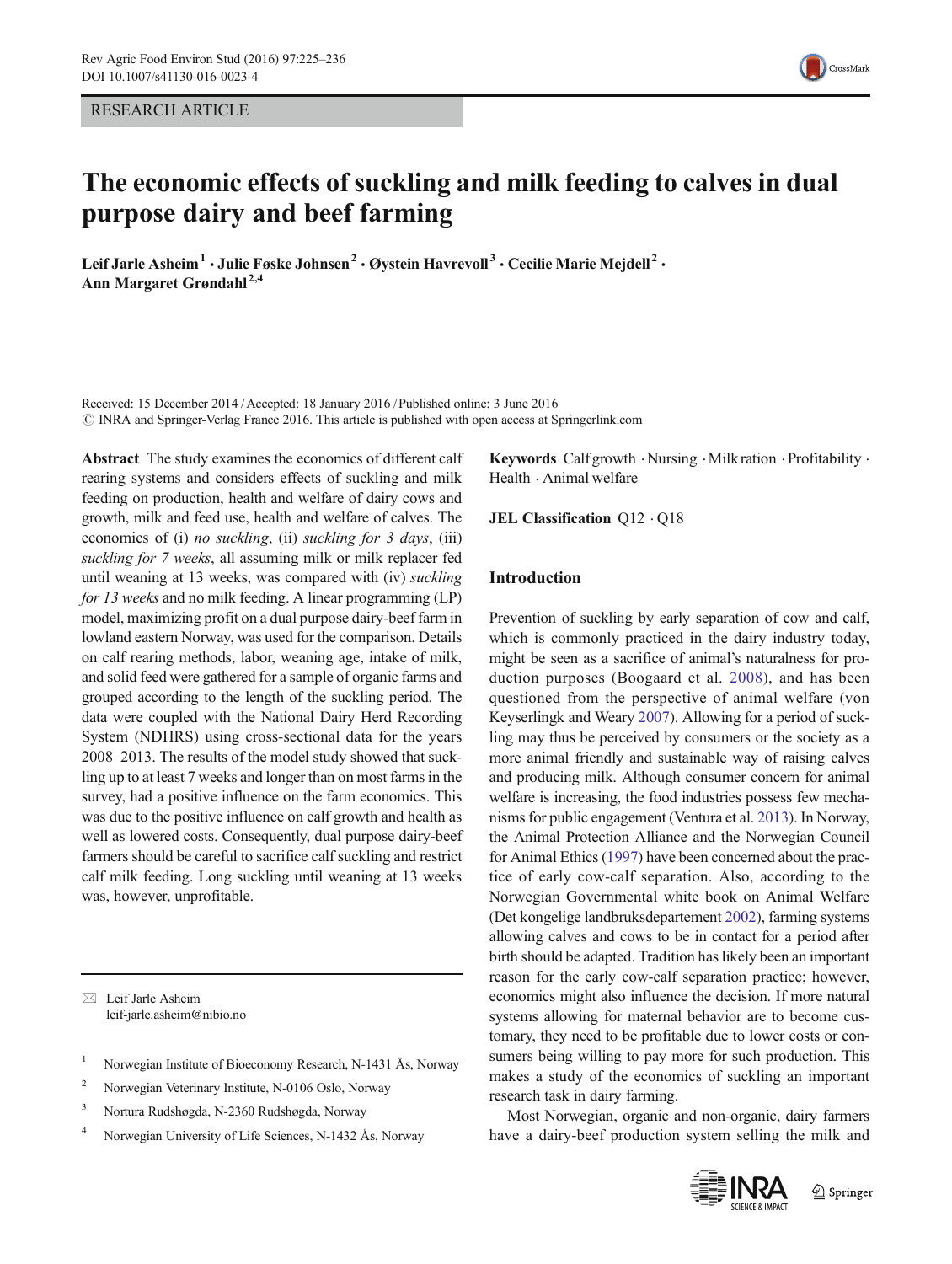raising the calves for replacement or beef. The common cattle breed Norwegian Red (NRF) is bred for both milk and beef yields. However, milk production is usually given priority over beef production and suckling may be considered unprofitable. Because suckling calves drink large amounts of milk, more cows and a higher work load would be required to fill the milk quota. On the other hand, more cows result in more calves that can be raised and slaughtered because there is no quota for meat. Moreover, suckling saves work associated with calf milk feeding and animal welfare is likely improved compared to, e.g., raising the calves in single-pens. Suckling calves may grow very well (Grøndahl et al. [2007\)](#page-10-0), and when the animals are ready for slaughtering or calving at a younger age, costs on maintenance feed as well as housing and labor costs are saved. There are indications that early high milk intake in calves results in a higher milk yield in the first lactation (Shamay et al. [2005](#page-11-0)) and several studies confirm that a high body weight for heifers at calving had a positive effect on milk production in the first lactation (Langhout and Wagenaar [2006;](#page-11-0) Bar-Peled et al. [1997;](#page-10-0) Terré et al. [2009](#page-11-0)). In non-organic dairy operations, calves are fed approximately 6 L/day of either fresh or acidified whole milk or milk replacer based on powder for 6–8 weeks (ca 300 L in total). However, recent research has indicated that calves at this age respond well when consuming  $10-12$  L milk/day (Khan et al. [2011](#page-11-0); Jasper and Weary [2002\)](#page-11-0). Restricted milk feeding may result in impaired growth and development as well as poorer animal welfare. Feeding high levels of milk may improve calf health and cow performance (Grøndahl et al. [2007](#page-10-0); Moallem et al. [2010;](#page-11-0) Soberon et al. [2012](#page-11-0)).

The risks of calf diseases and mortality, which may differ depending on whether the calf suckles the cow or is reared artificially, will also affect the economic viability of the management system. As for the dairy cows, one needs to distinguish between short and long term effects. Short term risks of mastitis and some other diseases on the dam may be lowered due to suckling in the colostrum period or longer (Krohn [2001\)](#page-11-0). Costs due to mastitis in particular may be substantial involving costs for veterinary service and medicine, foregone income due to the withholding of milk, increased work load as well as a risk of permanently lowered production from the affected quarter. Another negative short-term effect is that oestrus may be postponed due to suckling, resulting in longer calving intervals which influence annual milk yield (Stagg et al. [1998](#page-11-0)). Krohn et al. [\(1990\)](#page-11-0) found that restricted suckling increased the interval until first heat from 31 to 44 days, but did not affect the number of empty days. Carruthers and Hafs [\(1980](#page-10-0)) found similar results with free suckling. Moss and O'Grady ([1978](#page-11-0)) found no effects on fertility of free or restricted suckling in early lactation. Although suckling may postpone the first oestrus, the studies indicated that suckling did not seem to lengthen the calving interval much, because of relatively high cow fertility after the calves were removed.

<sup>2</sup> Springer



Also, work by Piccinali and Monje [\(2000\)](#page-11-0) indicated no impact of suckling on fertility, at least not when suckling was increased from 30 to 60 days in Argentinian suckler-cow systems. The short inter-calving interval with minimum influence on average pregnancy rate makes suckling an important technique in intensive cow breeding schemes in Argentina.

As for the milk quality, the fat content of the saleable milk is reported to be reduced by about 1 % due to suckling (Zipp et al. [2013\)](#page-11-0). This effect should likely disappear when the calf is removed. The effect on the milk fat content is also depending on when suckling takes place, before or after milking, as the first milk has a lower fat content (Combellas and Tesorero [2003\)](#page-10-0). In a longer run, two or more years, heifer calves that were allowed to suckle may have increased robustness and enhanced economic life time, resulting in lower costs of replacement. Bar-Peled et al. ([1997](#page-10-0)) reported that such cows were larger compared to cows fed from buckets as calves. The improved health and robustness may also result in improved milk quality such as lower cell counts and perhaps also higher protein content (Lidfors and Johansson [2006](#page-11-0)). The Norwegian dairy industry pays about the same premium for each 0.1 percentage point change in milk protein and milk fat content over a reference value due to its higher value in cheese and cream production.

Finally, dairy farmers may take pride in their animals and find their job more interesting when they are fulfilling high standards of animal welfare. In Norwegian organic dairy production, it is mandatory to allow the calf to suckle the dam during the first 3 days in the colostrum period. In organic farms, all young mammals shall be fed on natural milk for a minimum of 3 months  $(FOR 2005)^1$  $(FOR 2005)^1$  $(FOR 2005)^1$  and suckle or drink from a nipple the first month. While the minimum of 3 days suckling period is practiced by most producers, some may skip this and start milk feeding right after birth while others may opt for longer suckling periods. This makes organic dairy farmers a relevant group for studying effects of suckling at the farm level.

The purpose of the study is to compare the profitability of different calf feeding strategies on dual purpose dairy-beef farms. The comparison takes into account differences due to milk feeding intensity regarding growth rate and milk performance, health and welfare of calves, heifers and cows, affecting the economic performance of the farms. The key management question is how much milk the farmer decides to provide to the calf. Both the amount of milk and how the milk is fed are important for the performance and welfare of cows and calves. A strategy with lower growth rates due to limiting amounts of milk is compared with suckling, and consequently

<sup>&</sup>lt;sup>1</sup> In the European Union (EU) there is no similar suckling requirement, however farmers are required to use whole milk and milk powder for three months, skim milk or whey is not permitted (Article 20 COMMISSION REGULATION (EC) No 889/2008 of 5 September 2008).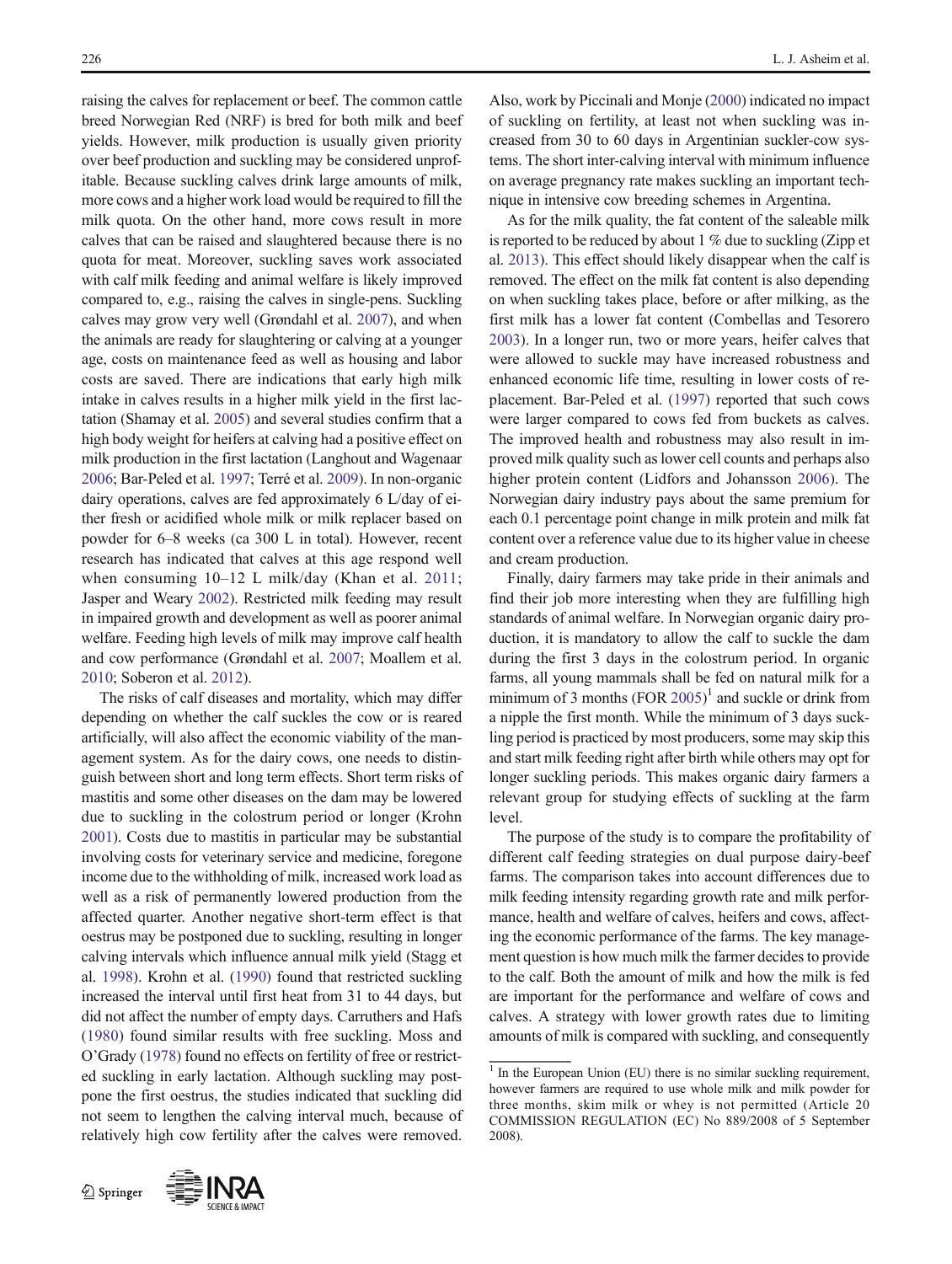higher milk intakes, to enhance the calf growth. The highest growth rate is achieved by comprehensive use of milk following suckling of the dam for an extended period. Suckling for an extended period also allows a more natural motheroffspring relationship during that period. For all strategies, it is important to ensure an easy transition to solid feed for the calf and it can be achieved by limiting the intake of milk during the pre-ruminant stage. However, the calf may also learn to eat roughage by imitating the dam. The strategies with suckling for an extended period for higher welfare levels at the costs of more milk were not seen upon as an obstacle for later intake of solid feed.

## Materials and methods

#### The survey data

Due to the special Norwegian regulations for organic dairy farms requiring minimum 3 days of suckling, we draw on survey data from organic farms for the study (Ellingsen et al. [2015\)](#page-10-0). The data were derived from two Questback<sup>™</sup> (QB) questionnaires. In 2009, a short form (QB1) was distributed to all  $(N=336)$  registered Norwegian organic dairy farmers both by email and post, and 236 answers (70 %) were received. Farmers were asked if the calves suckled the dam and for how many days or weeks after birth. They were also asked if they were willing to participate in a consecutive, extensive survey (QB2) regarding calf rearing, farm economics and animal welfare. QB2 was distributed to 157 farmers during the fall/winter of 2011, and 83 (53 %) responded. Prior to distribution, the questionnaires were tested, and QB1 and QB2 took 15 and 25 min respectively to complete.

In QB2, farmers were asked how milk feeding was carried out in the colostrum period, the rest of the first week, and in the subsequent 2 weeks periods up to the weeks 11–12, reflecting the farm practice over several years. Seven farms reporting that the calf was *suckling the dam* for at least 2 weeks were placed in a *long suckling* group. The average length of the suckling period in this group was roughly estimated to 5– 6 weeks as all allowed suckling the dam in the weeks 2–3 but only a third in the weeks 11–12. Moreover, 14 farms reporting that the calf did not suckle the dam or foster cow, were selected for a no suckling group. A remaining 56 farms were in a short suckling group assumed to be suckling for 3 days postpartum.

The survey data in QB1 and QB2 were coupled with the central database of the National Dairy Herd Recording System (NDHRS), managed by TINE Norwegian Dairies (TINE [2013\)](#page-11-0), using data for the years 2008–2012. Around 98 % of the herds participate in the NDHRS, which obtains data regarding growth, performance, and economics from farmers and slaughterhouses. The health data in NDHRS were obtained from the Norwegian Cattle Health Recording System

(NCHRS). Participation in the NCHRS is mandatory, and farmers and practicing veterinarians report diseases and preventive treatments for each animal there.

The coupling of the databases with the questionnaire revealed that the number of cows averaged 15 in the long suckling group, compared to 23–24 in the short or no suckling groups. Milk deliveries per cow were also lower in the long suckling group. The data may reflect that a low milk quota influence a decision to opt longer suckling. In general, the inquired farmers were very positive to practice suckling, and emphasized improved growth, robustness, and general health and well-being of suckling calves. Among the farmers practicing suckling, 73 % reported that they perceived the calf to be more robust when allowed to suckle the dam beyond the colostrum period, and only 5 % disagreed. However, 18 % were unsure, mentioning, e.g. udder problems. Most farmers (92 %) reported that they milked the cow during the suckling period.

#### Farm model

The economics of different suckling and milk feeding systems to calves was investigated in a linear programming (LP) farm model, based on maximization of total gross margin (TGM). Given a milk quota system, one might choose to minimize the costs of production for the milk quota; however, since farmers also produce beef, it might be profitable to have more cows and calves to increase beef production. This can be investigated in a maximization model. The mathematical model of a primal LP problem is given by the equation:

Max  $Z = c'x$ , subject to  $Ax \leq b, x \geq 0$ .  $(1)$ 

Here  $Z$  is the farmer's objective function in this case the total gross margin (TGM), i.e., the returns from livestock production, government payments, *minus* variable costs;  $x$  is a vector of activity levels; c′ a vector of marginal net returns per unit of each activity. The fixed costs, depending on alternative, were subtracted from the TGM to arrive at farm profit. A is a matrix of technical coefficients showing resource requirements by the activities;  $b$  is the vector of right-hand side values of resources (e.g., land, labor, milk quota). The challenge is to identify the composition of activities resulting in the maximum objective function value, not violating any constraints  $(Ax \leq b)$ , or involving any negative activity levels  $(x\geq 0)$ .

The model was based on a model used in Asheim et al. [\(2014\)](#page-10-0) for rural areas of south Norway which was adapted to 3 years (2010–12) average data from dairy-beef farms located in the central lowland grain areas of south eastern Norway. These data encompass resources of farm area, family workforce, milk quota etc. and were collected from the farm account database of the Norwegian Agricultural Economics

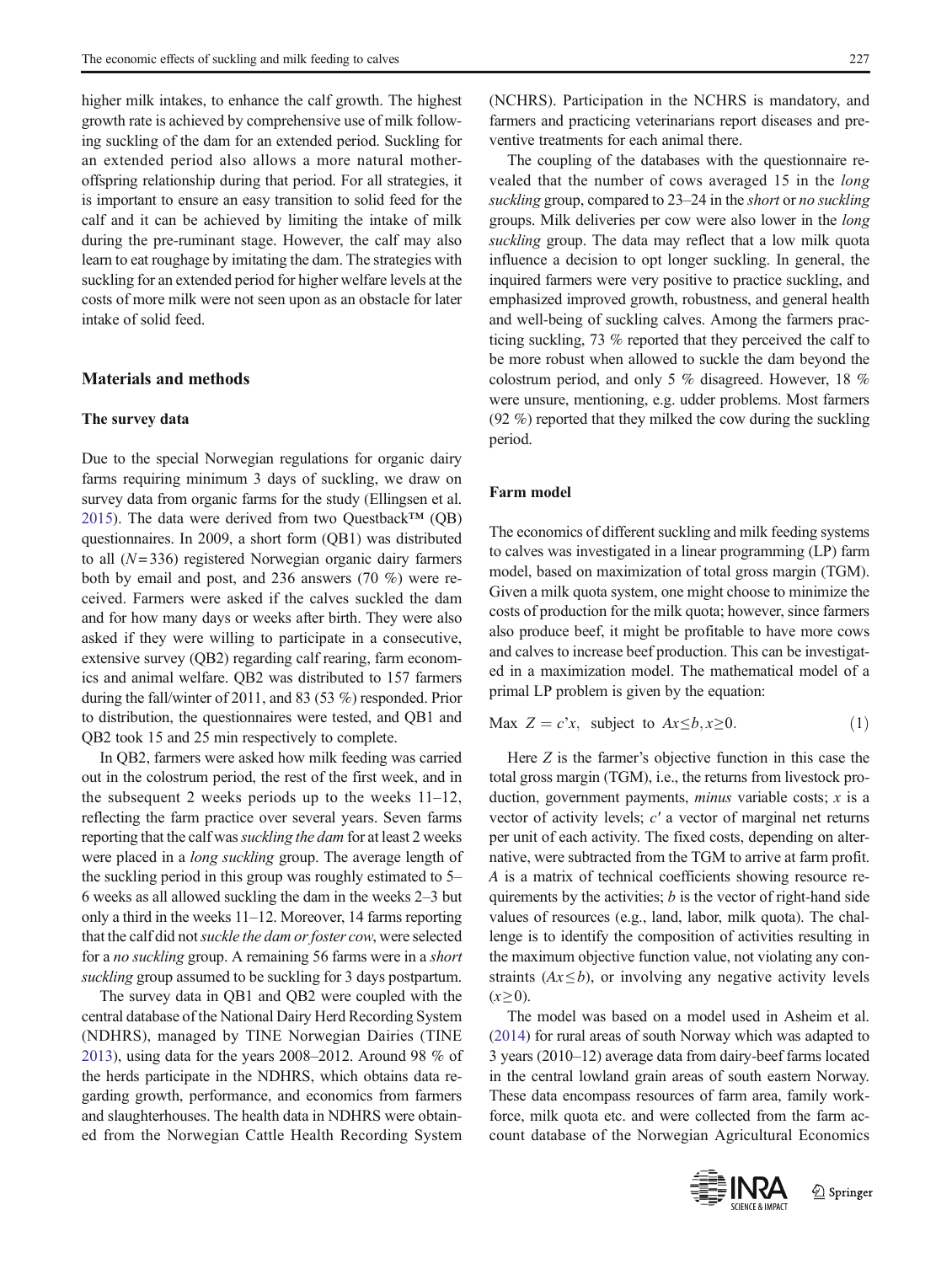Research Institute (NILF [2013a\)](#page-11-0). The farm area was 41 ha which was used for leys for silage or pasture for the dairy herd, and for cereal crops. Due to a longer growing season, the net yields of leys and pasture were assumed to be 7 % higher than in the previous model (Table [1](#page-4-0) in Asheim et al. [2014\)](#page-10-0) for the same amounts of manure and mineral fertilizers. The silage was baled and the costs of fertilizers and baling represented roughly 75 % of the variable costs for silage.

Standard feeding based on energy, protein, and roughage dry matter (DM) requirements for milk, foetus, growth and maintenance, depending on weight, were applied for cows and after weaning of calves. Energy was specified as Feeding Units Milk (FEm) with 1 FEm equal to 6.9 megajoule (MJ) of Net Energy Lactation (NEL). Protein was specified in kilogram Amino Acids absorbed in the small intestine (AAT). The roughage DM intake in kilogram was specified as minimum and maximum requirements to be satisfied in the solution. The feed requirements (Table [2](#page-5-0) in Asheim et al. [2014\)](#page-10-0) were worked out for the Norwegian Red cattle breed and split between the indoor and pasture periods, depending on calving time and length of the seasons. The model allows for varying the feeding composition of silage, pasture and purchased concentrate mixtures, FF80<sup>2</sup> and FP45 indoors or FF80 and FE90 on pasture. The grazing period was assumed to be 115 days from June 6 to September 29. The variable costs and income of cereal crops were represented with data from the farm accounts. The analyses were conducted in the price level of 2013 and some of the prices and support premiums are reproduced in Table [1](#page-4-0).

The average price of the milk was set to NOK 5.03/L (1  $E = NOK 7.81$ , and milk quality payments, due to somatic cells, bacterial count, odor, and taste, were assumed similar across production systems. The price is raised or lowered with NOK 0.07/L for each 0.1 % change in the protein content of the milk from 3.2 %, and lowered by NOK 0.05/L for each 0.1 % lowered fat content from 4.0 %. Farmers also received supplementary payments for milk delivered during the summer, NOK 0.32/kg for June and July, and NOK 0.50/kg for August and September, whereas NOK 0.19 was subtracted in the other months. The model assumed production of intermediate bull calves for slaughtering or to be finished as bulls elsewhere, and heifers for replacement or sale. Heifers were ready for calving at 22–25 months depending on feeding regime and were sold for NOK 35/kg live weight. The governmental premium payment per dairy cow was lowered if herd size was > 25 cows and the premium per ha of farmland was lower for more than 20 ha (Table [1\)](#page-4-0).

Intermediate calves obtained a price of NOK 48.46/kg plus NOK 10/kg in quality payments as such calf meat represents a

<sup>2</sup> Commercially available concentrate mixtures for cattle (MJ NEL, g AAT/kg): F-Favør 80 (6.69, 107), F-Protein 45 (6.90, 230), and F-Elite 90 (6.69, 116).





niche or speciality production for the restaurant or institutional market. The slaughter weight needs to be 100–140 kg for intermediate calves. The intermediate calves obtained the grazing premium when born in the months from January until June, while those born in the other months obtained support on January 1. The feeding of the intermediate calves were specified with (i) no suckling, (ii) suckling for 3 days in the colostrum period, (iii) suckling for 7 weeks, and (iv) suckling for 13 weeks, all groups weaned at 13 weeks. The 13 weeks was chosen because this was the weaning age which 66.7 % of the farmers reported in QB2.

The marginal work per animal was regarded to be constant to scale. The work per dairy cow was regarded to be the same whether the calf was suckling, or fed milk or milk replacer. Work on milking may be reduced due to less milk when suckling, but empty quarters may cause more work. Milking is anyway performed twice a day. The survey showed that most farmers (73 %) fed the calves milk 2–4 times a day (average 2.8 times). Feeding was conducted through a nipple from either a bucket or a bottle when the calf was young, with an increased use of bucket feeding as the calves grew older. The remaining calves suckled or used an automatic milk feeder. The surveyed farmers estimated average worktime to feed and care to 8.8 min/calf and day during the colostrum period, 7.7 min from then until 5 weeks and 6.1 min from 5 weeks until weaning, making 10.9 h in total until 13 weeks. Many farmers experience that suckling requires less work associated with calf feeding, although work to separate the calf before milking cannot be ruled out. While no or 3 days of suckling was assumed not to affect time spent with calf-associated work, 7 and 13 weeks of suckling was assumed to lower it by 5 and 10 h, respectively, as compared to no or 3 days suckling.

The fixed costs for maintenance and depreciations of farm buildings as well as machinery depreciations, administration, and management etc. (NOK 421,391) were based on inflated numbers from the farm records. A fixed annual direct payment (NOK 122,000) to all milk producers in the country, as well as extra relief payments for the first eight dairy cows and a bottom subsidy deduction was taken into account. The farm milk quota was 174,511 L based on average of the farm accounts (NILF [2013a](#page-11-0)), and allows for about 25 dairy cows without suckling. Suckling may stimulate milk production so that milk deliveries per cow are not much affected; however, such cows would normally have a higher feed intake. In the model, suckling or intensive milk feeding was assumed to be followed by lower milk deliveries per cow and was compensated with more cows.

Farmers may experience that it is possible to keep cow and calf together in ordinary loose housing barns. This was also supported by Fröberg et al. [\(2011\)](#page-10-0), Wagner et al. [\(2013\)](#page-11-0), and Wagenaar and Langhout ([2007](#page-11-0)). However, most new farm buildings are not designed for keeping cow and calves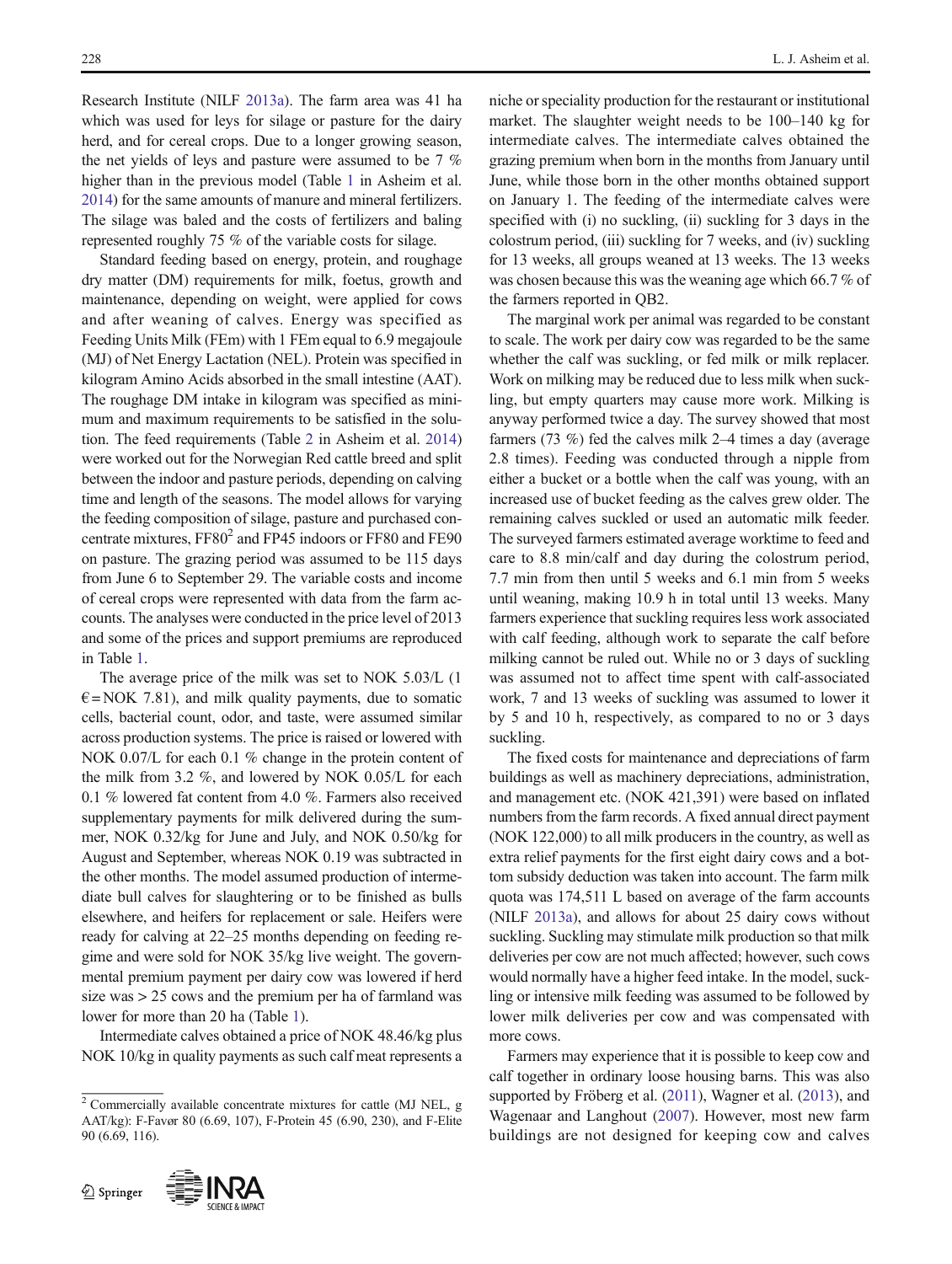<span id="page-4-0"></span>

| Table 1 |  |  |  |  | Economic parameters, prices, and government farm payments |  |  |
|---------|--|--|--|--|-----------------------------------------------------------|--|--|
|---------|--|--|--|--|-----------------------------------------------------------|--|--|

| Parameter                         | Value (NOK)           | Parameter                               | Value (NOK)           |  |
|-----------------------------------|-----------------------|-----------------------------------------|-----------------------|--|
| Receipts                          |                       | Livestock expenses <sup>a</sup>         |                       |  |
| Milk price                        | $5.03/L^{b}$          | F-Elite 90 $(6.69, 116)^c$              | 3.23/kg               |  |
| Meat price:                       |                       | F-Favor 80 $(6.69, 107)^c$              | 3.27/kg               |  |
| Cows                              | 37.22/kg              | F-Calf conc. $(6.35, 101)^c$            | $3.40$ /kg            |  |
| Intermediate calves               | 48.46/kg <sup>d</sup> | F-Protein 45 $(6.90, 230)$ <sup>c</sup> | 4.89/kg               |  |
|                                   |                       | Other costs:                            |                       |  |
| Heifers, live weight              | $35.00$ /kg           | Cows <sup>e</sup>                       | 1695/cow              |  |
| Governmental payments             |                       | Intermediate calves <sup>e</sup>        | $100$ /calf           |  |
| Grassland, 1-20 ha                | 2810/ha               | Heifers <sup>e</sup>                    | 1280/heifer           |  |
| Grassland, > 20 ha                | 2560/ha               |                                         |                       |  |
| Cereals, $< 80$ ha                | 3140/ha               | Other expenses                          |                       |  |
| Dairy cows, $1-16$                | $4028$ /cow           | Fertilizer 22-2-12                      | 3.64/kg               |  |
| Dairy cows, 16–25                 | $2072$ /cow           | Fertilizer 25-2-6                       | 3.29/kg               |  |
| Dairy cows, $> 25$                | 860/cow               | Fertilizer 18-3-15                      | 3.85/kg               |  |
| Other cattle                      | 800/head              | Lime <sup>f</sup>                       | 1500/ton              |  |
| Relief payment, cows <sup>g</sup> | 2699/cow              | Diesel                                  | 9.00/L                |  |
| Relief payment, other             | 553/head              | Seeds and herbicides                    | 2130/ha               |  |
| Cattle, grazing                   | 449/head              | Cost of labor                           | 155/h                 |  |
|                                   |                       | Fixed costs                             |                       |  |
| Direct payment, milk prod.        | 122,000/year          | Farm buildings etc.                     | $421,391/\text{year}$ |  |

Source: NILF [\(2013b](#page-11-0))

<sup>a</sup> Price for concentrate mixtures Felleskjøpet, 2013 (adding 10 % for freight etc.)

 $b$  The basic price is NOK 4.91 plus rural support 0.12

<sup>c</sup> In parentheses: NEL in MJ/kg and AAT in g/kg

 $d$  In addition NOK 10/kg in quality calf payments from the slaughterhouse

e Consist in costs of minerals and insemination and different items

f Limestone is applied at a rate of 4 tons/ha in the meadow replacement year

 $g$  In addition NOK 1276/cow for the first 8 cows, in total 10,208/year

together and e.g. slatted floors may represent a problem for the calves. In the survey the need to undertake investments to facilitate more suckling was mentioned by 15 %. Larger herds will require building investments, possibly including another calving pen, such extensions and remodeling were assumed to constitute NOK 68,100 per dairy cow based on Handbook of farm Management (NILF [2013b](#page-11-0)) and written down over 20 years at an interest rate of 3 %.

#### Calf feeding and growth

Calf feeding requirements until weaning in the four groups have been specified in Table [2](#page-5-0). Milk intake by a suckling calf was assumed to correspond to 20 % of its bodyweight in a day. Jasper and Weary ([2002](#page-11-0)) showed that calves reared artificially and fed ad lib. drank 80 % more (316 L vs 176 L) than conventional (10 % of bodyweight) fed calves, indicating a figure of ca 18 % of the bodyweight. It is assumed that the milk intake of suckling calves will be even higher than that of calves fed artificially. Moreover, suckling stimulates milk production through oxytocin and cows with suckling calves may have a higher total milk production (Ryle and Orskov [1990](#page-11-0); Krohn [2001\)](#page-11-0). The 20 % assessment assumed that the calf was suckling the dam; for calves suckling a foster cow the amount of milk (and growth rates) were generally lower (Nicoll [1982;](#page-11-0) Wyatt et al. [1977\)](#page-11-0). The amount of suckled milk averaged 19.0 L milk/day or 1731 L in total for bull calves suckling 13 weeks (Table [2\)](#page-5-0) while for calves suckling 7 weeks it constituted 13 L/day or 643 L in total. In the survey, milk yields (deliveries) per dairy cow were 6272 L for short suckling. For the long suckling group (suckling 5–6 weeks) in QB2 it was 4850 L i.e. 1422 L lower. This figure may, however, reflect other differences such as breed differences as some of the long suckling herds had less intensive breeds. De Passillé et al. [\(2008\)](#page-10-0) found that Holstein calves allowed to suckle their dam twice daily drank 12 L/day. The amount of milk that the calf can suckle was assumed to be unaffected by milking since the daily milk yield is plenty relative to what the calf needs.

The model calculations assumed that calves were not fed any milk or milk replacer while suckling. Calves suckling for 3 days or 7 weeks were afterwards fed milk until weaning at 13 weeks. The amount of milk in this period was set to 10 % of the bodyweight. For the 3-day suckling group, this gives expected values (bulls) of 7.0 L/day for the colostrum period and 5.9 L/day from colostrum to 5 weeks. The surveyed farmers estimated a calf on average would drink 5.7 L in the colostrum period and 6.4 L from then and until 5 weeks. The milk was



2 Springer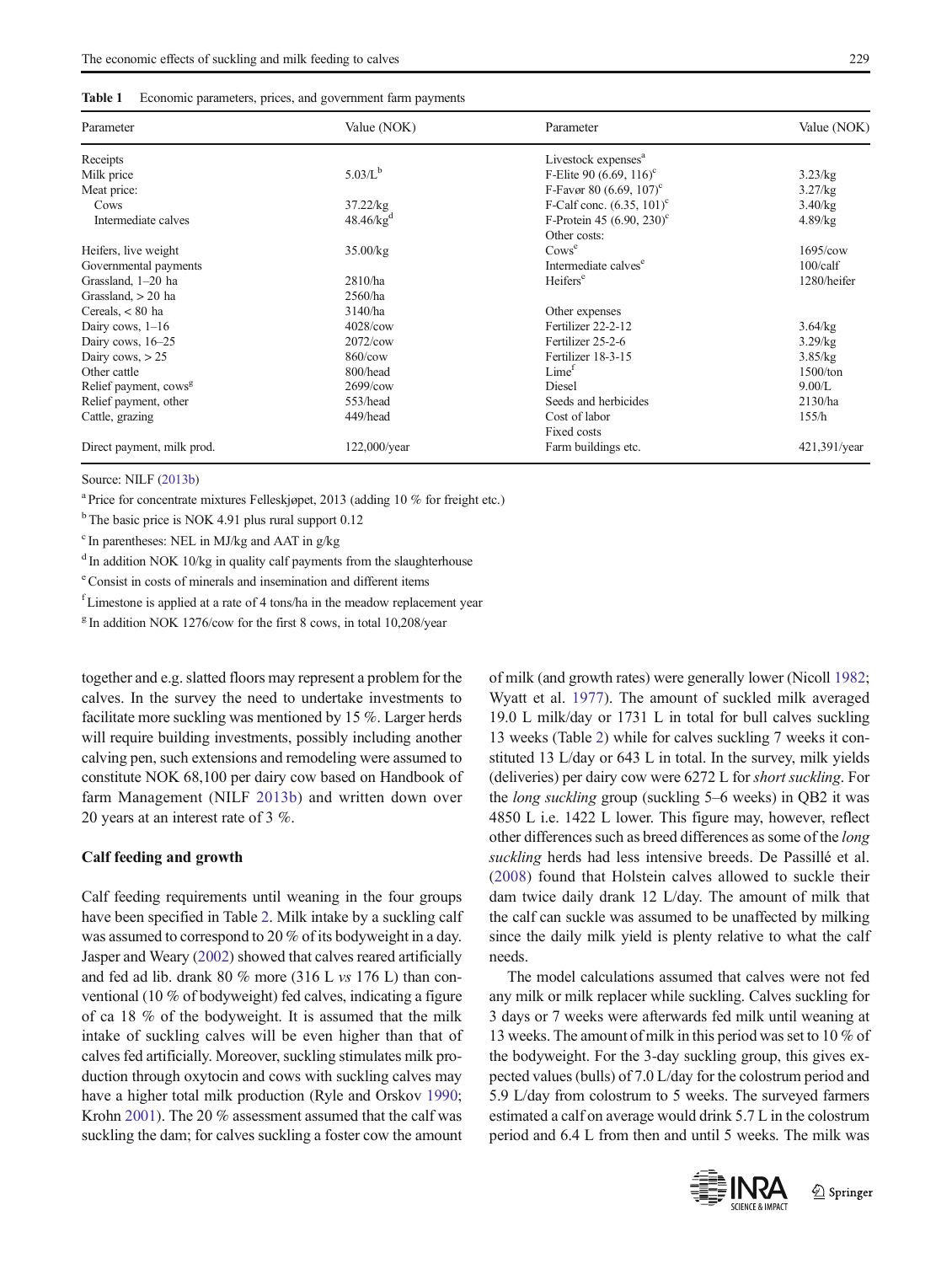| No suckling      | Length of the suckling period |                |              |  |
|------------------|-------------------------------|----------------|--------------|--|
|                  | 3 days                        | 7 weeks        | 13 weeks     |  |
|                  |                               |                |              |  |
| $\boldsymbol{0}$ | 26                            | 643            | 1731         |  |
| 323              | 677                           | 456            | $\mathbf{0}$ |  |
| 45               | $\boldsymbol{0}$              | $\overline{0}$ | $\mathbf{0}$ |  |
| 71               | 71                            | 71             | 71           |  |
| 22               | 22                            | 22             | 22           |  |
| 7                | 7                             | 7              | 7            |  |
| 0.63             | 0.74                          | 0.95           | 1.16         |  |
| 99               | 109                           | 128            | 147          |  |
|                  |                               |                |              |  |
| $\mathbf{0}$     | 24                            | 582            | 1566         |  |
| 292              | 612                           | 413            | $\mathbf{0}$ |  |
| 40               | $\mathbf{0}$                  | $\theta$       | $\theta$     |  |
| 66               | 66                            | 66             | 66           |  |
| 25               | 25                            | 25             | 25           |  |
| 11               | 11                            | 11             | 11           |  |
| 0.57             | 0.67                          | 0.86           | 1.05         |  |
| 90               | 99                            | 116            | 133          |  |
|                  |                               |                |              |  |

<span id="page-5-0"></span>Table 2 Assumptions for suckling and feeding up to 13 weeks (91 days) for intermediate calves and heifers according to suckling alternative

<sup>a</sup> 1 FEm approximates to 6.9 megajoule (MJ) or the net energy in 1 kg of barley

most often (56 %) given fresh. Acidified milk was provided by 30 %, and the daily milk intakes estimated were lower, on average 4.1, and 6.1 L/calf in the two periods. Our assumption of milk and milk replacer restricted to 10 % of the calf live weight corresponds reasonably well to the survey. For the no suckling group, it was assumed calves were fed similar amounts, i.e. 5 % of body weight with milk replacer and 5 % milk. Based on Hansen et al. ([2011](#page-10-0)) it was assumed 138 g of milk replacer powder "Kalvegodt"/L which provide energy levels corresponding to that of whole milk.

The use of roughage and concentrates until 13 weeks is probably somewhat lower for the long suckling calves, but was nevertheless assumed equal in all groups and not affected by how suckling was organized. The feedings in this period (Table 2) were set to 22–25 FEm of hay, 7–11 FEm of silage, and 66–71 FEm of concentrates/calf based on Hansen et al. [\(2011](#page-10-0)); Table [5.](#page-8-0)1 for heifer and Table [5.](#page-8-0)3 for bull calves. In general, fine hay is recommended for young calves, however it can be expensive compared to silage. Of the surveyed farmers, 36 % used hay for the calves during the colostrum period, 67 % up to 5 weeks, and 57 % from then until weaning while 16, 70, and 94 % used silage and 38, 91, and 94 % gave concentrates in the three periods, respectively. The amounts of silage and concentrates were gradually increased as the calves became older. In general, the daily amounts indicated in the survey were higher than in Hansen et al. [\(2011](#page-10-0)), particularly for hay and silage.

2 Springer



Average daily growth rates (ADG) were set to 0.6 kg live weight (no suckling), 0.7 kg (3 days suckling), 0.9 kg (suckling during 7 weeks), and 1.1 kg (long suckling). The rates were 10 % higher for bull than heifer calves (Table 2). The rate for the no suckling alternative was somewhat higher than Jasper and Weary [\(2002\)](#page-11-0) who reported that daily growth up to weaning at day 36 was 0.48 kg/day for conventional restricted milk feeding (10 % of body weight) versus 0.78 kg for ad lib. milk feeding for Holstein heifer calves (the ad lib. group grew best pre-weaning; however the conventional had the highest growth rate during weaning and after). For 3 days suckling, the slaughter weights in the NDHRS database increased by 0.42 kg/day for bull calves and bulls, and by 0.32 kg/day for heifer calves up to 1.5 year. This corresponded quite well with our chosen rate (0.7 kg), assuming a dressing percentage of 50. As for the 7 weeks suckling alternative, they were based on findings in a study of 6 weeks suckling (Johnsen et al. [2015a](#page-11-0)). The rates for long suckling were based on own judgment and on Grøndahl et al. [\(2007\)](#page-10-0), representing a well-managed dairy farm with Norwegian Red Cattle practicing suckling over many years.

After weaning, the calves born in October were finished on a ration of roughage and concentrate or pasture and concentrate when the calving took place in May. In this period, a weight gain of 1.0 kg/day for all alternatives was assumed. The time to finish the intermediate calves depended on weight at weaning. The carcasses were assumed to be of equal quality.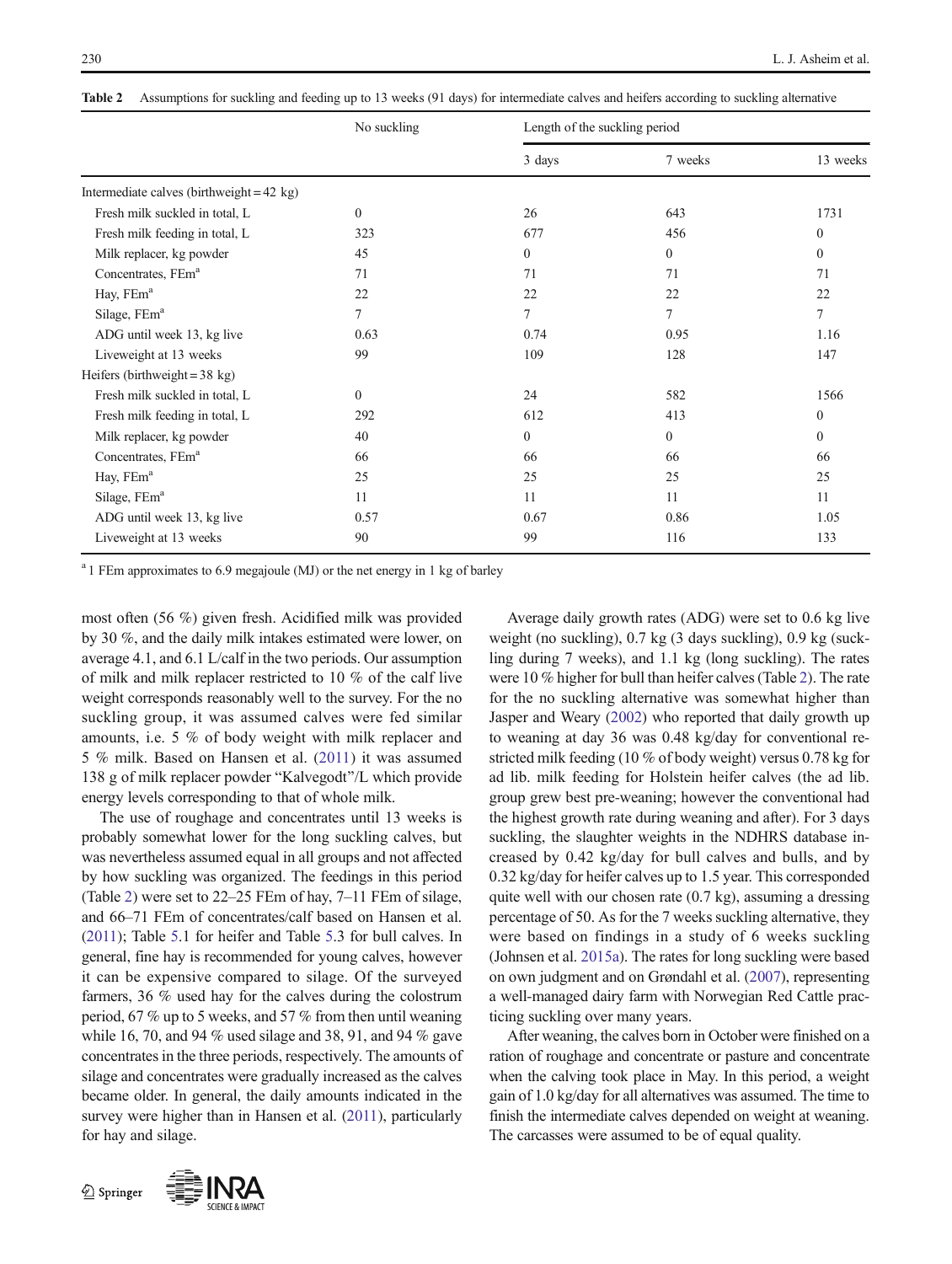#### <span id="page-6-0"></span>Health and animal welfare

The model assumptions regarding effects of suckling on health and welfare of calves and cows were based on the surveys coupled with the NCHRS database, and summarized in Table 3. The following calf disease groups were recorded: respiratory disorders, infectious diarrhea, gastroenteritis, parasitic diseases, lice, infectious arthritis, and abscesses. In total, the number of treated cases per one hundred cows was 1.7 in the long suckling group, 18.5 for the short suckling group, and 32.5 in the *no* suckling group thus clearly indicating an increased risk of more calf diseases due to limited suckling. A low occurrence of calf diseases following a long suckling period was also supported by Grøndahl et al. ([2007\)](#page-10-0) and by Weary and Chua [\(2000](#page-11-0)). The costs of the calf diseases were assessed by assuming NOK 1300/treatment. A regular 20-min visit by a cattle veterinarian would typically cost NOK 660 in. e.g. Hallingdal (<http://www.hallingvet.no/index.php/storfe/>) plus travel and medicine, medicine reporting, and other costs.

Gulliksen et al. [\(2009\)](#page-10-0) give an average figure of 3.6 % calf mortality in Norwegian dairy herds in the NHDRS and this figure has been used for all suckling groups of intermediate calves as we were unable to come up with any significant differences in the data material. The figure excluded abortions and stillbirths and was roughly in line with that of other European countries (Gulliksen et al. [2009\)](#page-10-0). As for heifers, both mortality and disease risks would be higher since they cover a longer period. The difference was assumed to constitute 5 % increased risk compared to intermediate calves.

In general, the cow health figures reflected those of calves and were most favorable for the long suckling group. The way the study was carried out, the effects for the cows reflect both short and long term effects. The number of cows treated for a disease was 32/100 for the long suckling group versus 46 for the short suckling and 68 for the no suckling groups. The difference between the *long* and *no suckling* groups was approaching significance ( $p < 0.06$ ). For mastitis the figures were 6 cows (long suckling), 9 cows (short suckling) and 16 cows (no suckling) treated/100 cows. Teat trampling, ketosis, metritis, ovarian cysts, and retained placenta, occurred in small numbers in all groups, however the tendency was slightly higher frequencies in the no or short suckling groups compared to long suckling. None of these differences were significant. For paresis puerperalis (milk fever) and indigestion no differences could be detected. Treatment for lack of heat is not permitted in organic dairy farming and no cases were reported. However, an index of reproduction diseases (FS tall) showed 4 cases/100 cows in the short and no suckling groups versus only 1 in the long suckling group. The way the grouping of the material was conducted, any effect on reproduction might be due to the fact that cows were nursing calves, or had a history of suckling as calves, or a combination of the two.

Table 3 Mortality and disease risks for intermediate calves and heifers and disease risks and other effects on cows or milk according to suckling alternative

|                                |      | No suckling Length of the suckling period |          |                  |
|--------------------------------|------|-------------------------------------------|----------|------------------|
|                                |      | 3 days                                    |          | 7 weeks 13 weeks |
| Effects on intermediate calves |      |                                           |          |                  |
| Disease incidence, %           | 33   | 19                                        | 2        | 2                |
| Mortality rate, %              | 3.6  | 3.6                                       | 3.6      | 3.6              |
| Effects on heifers             |      |                                           |          |                  |
| Disease incidence, %           | 35   | 20                                        | 2        | $\overline{c}$   |
| Mortality rate, %              | 3.8  | 3.8                                       | 3.8      | 3.8              |
| Effects on cows                |      |                                           |          |                  |
| Disease incidence, %           | 68   | 46                                        | 32       | 32               |
| Mastitis incidence, %          | 16   | 9                                         | 6        | 6                |
| Replacement rate, %            | 38   | 36                                        | 29       | 29               |
| Calving interval, months       | 12.0 | 12.3                                      | 12.5     | 13.0             |
| Effects on milk                |      |                                           |          |                  |
| Yield in first lactation       | 0    | 0                                         | $+200$ L | $+200$ L         |
| Protein content                | 0    | 0                                         | 0        | $+0.2$ pp        |
| Cell count                     | 0    | $\Omega$                                  | 0        | 0                |

Source: Mortality rates: Gulliksen et al. [\(2009\)](#page-10-0), milk protein: Lidfors and Johansen [\(2006\)](#page-11-0), and other effects: the questionnaires

The costs of mastitis in Norwegian dairy herds have been estimated to NOK 160 million for 35,360 reported treatments in 2013 (Tine Rådgiving [2014\)](#page-11-0). This gives an average cost of NOK 4525/case which has been used in the model. An important reason for the high figure was withholding of milk from mastitis treated cows. Other cow diseases were assumed to cost less than mastitis and have been estimated to NOK 2000 based on data from Hallingdal [\(http://www.hallingvet.](http://www.hallingvet.no/index.php/storfe/) [no/index.php/storfe/](http://www.hallingvet.no/index.php/storfe/)), including medicine and production losses. Another consequence of diseases follows culling and associated costs on replacements. However, different replacement rates may also reflect different replacement strategies among the groups, Gröhn et al. ([2003](#page-10-0)) and Heikkilä et al. [\(2008\)](#page-10-0) have indicated lower rates for involuntary culling than typically are indicated for replacement. Average annual replacement was 38 and 37 cows/100 breeding cows in the no and short suckling group respectively, versus 29 in the long suckling group, while the number of cows recruited was 41, 40, and 32 in the three groups, respectively. The replacement rates and calving intervals in the model (Table 3) were assessed based on the survey.

Age at first calving was assumed to be similar for all heifers, 24 months. Farmers will try to adjust the time for the first insemination in accordance with desired calving season in addition to the age and weight of the heifer. The calving intervals were slightly longer for herds practicing long suckling (384 days) as compared to short (378 days) and no suckling (368 days). Milk production was assumed to be 200–

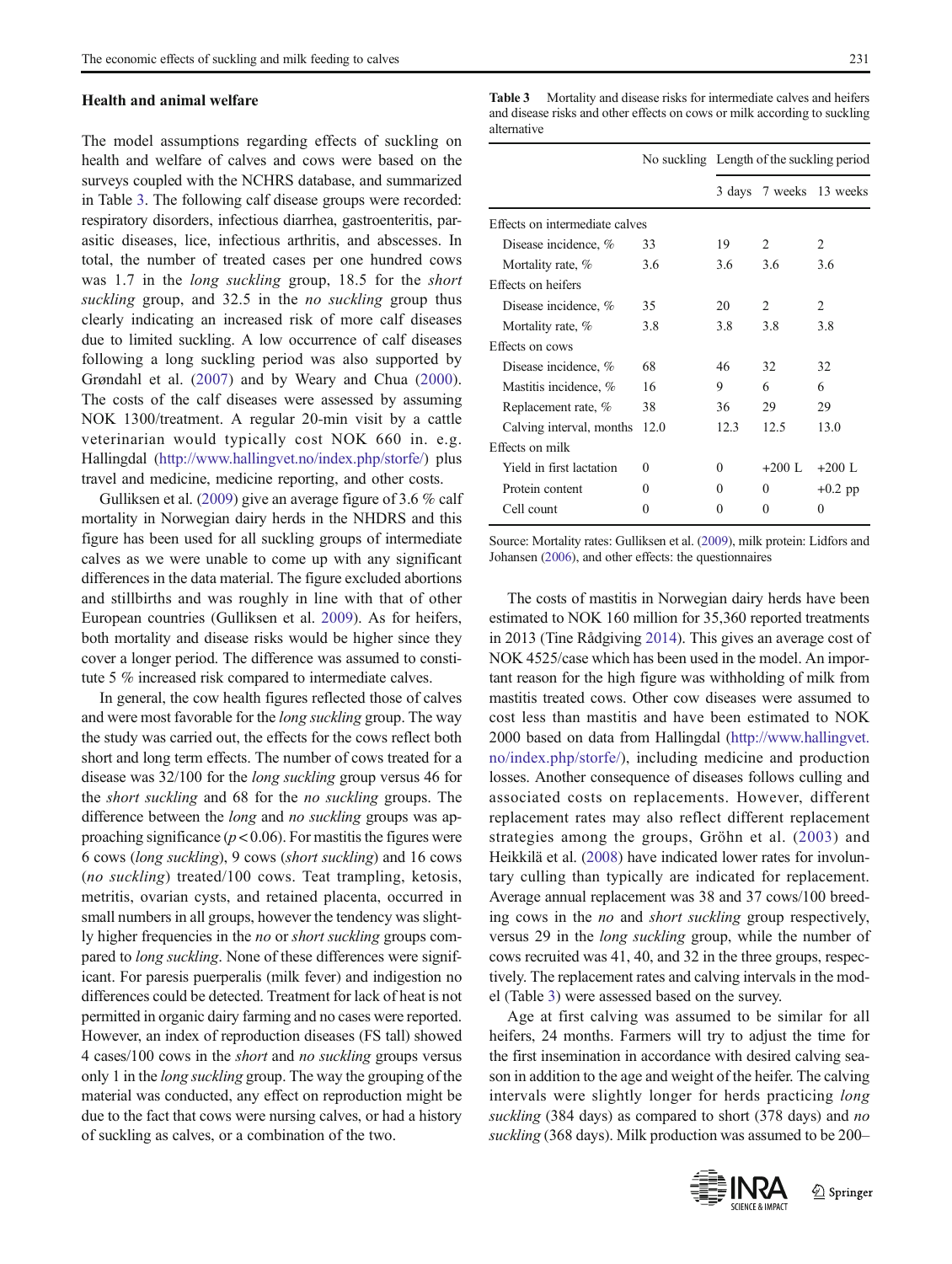400 L higher in the first lactation for heifers that have received high levels of milk as calf since these heifers will have a higher weight when calving (Table [3](#page-6-0)). In the survey, somatic cell count numbers were slightly higher, 148,000/ml for long suckling versus 130,000 for *short* or *no suckling*. The milk somatic cell count numbers were assumed to be unaffected by suckling since the figures were all below the threshold corresponding to high-quality milk "Elite milk". It was assumed that the protein content of the milk would be 0.2 ppts higher in the longest suckling group. Unfortunately, there were not many studies of long-term effects of suckling and the assumption on increased protein content was based on Lidfors and Johansson ([2006](#page-11-0)) who found a significant difference. The change in milk fat content due to suckling can result in a substantial reduction in the milk price but since it was only for the milk delivered during the suckling period it was treated exogenously in the LP model.

The model was specified in Excel and solved by the standard solver (Frontline Systems Inc.). The model calculations were undertaken assuming seasonal calving in the middle of October and alternatively in the middle of May. We also undertook calculations with 30 % higher beef prices assuming milk prices were unchanged. This will change the economics of producing beef using more milk and was conducted for the October calving alternative.

# **Results**

The results (Tables [4](#page-8-0) and [5\)](#page-8-0) showed that on Norwegian dairybeef farms, farm profit increased as the suckling period was increased from 3 days to 7 weeks when there were resources like farmland available for having more cows. A combination of better growth, lower incidence of sick cows and calves seem to compensate for investments and the increased number of cows needed to produce the quota. Moreover, there seems to be a limit regarding how long the calf should suckle the dam, extended suckling up to 13 weeks seemed questionable as the calf will drink a lot of milk in such a long period.

In general, May calving was profitable since cheap pasture feed can replace some concentrates. There are currently seasonal increments in the milk price from June so that the milk consumed by the calf will have a higher alternative value. However, moving the time of calving from mid-October to the middle of May does not alter these results much as the ranging of the alternatives remains unchanged (Table [5](#page-8-0)).

The 13 weeks suckling alternative was slightly less competitive given calving in May due to the higher price of the milk in summer while the 3-day suckling alternative was about as competitive as with calving in October.

Clearly, a lower milk fat content will affect the outcome of the calculations and a decrease of 1 % in milk fat content would make the suckling alternatives less profitable than the

<sup>2</sup> Springer



3-day suckling alternative (data not shown). A final model run was conducted using 30 % higher prices for beef in the October calving alternative (data not shown). Such a price increase would raise farm profit considerably for all alternatives, however the optimal solution did not change with these price changes and the 7 weeks suckling alternative remained better than the others with a calculated farm profit per hour of NOK 194. However, in such a situation it would be better to allow cow-calf suckling for 13 weeks compared to no suckling or suckling for 3 days as the higher beef price would justify more milk to the calves.

# **Discussion**

Separation of cow and calf right after birth followed by restricted milk feeding is a mainstream strategy for raising calves on conventional dual purpose dairy-beef farms in Norway (Hansen et al. [2011\)](#page-10-0). After a minimum suckling period required in organic dairy farming, the amounts of milk given to calves, as suggested by the surveyed farmers, with a few exceptions indicate that restricted milk feeding also was customary in organic dairy-beef production systems. In contrast to the common management regime, the model results presented here showed that suckling up to a certain level (7 weeks) may have a positive influence upon the farm economics. The effect was due to the assumed positive influence on calf growth and on health and welfare for both calves and cows. Moreover, when facing a milk quota situation, dual purpose dairy and beef farms may find it profitable to shift to more suckling and more cows in order to have more calves for beef. The changeover to more suckling does not make a huge economic difference, but should likely be sufficient to make it worthwhile in many cases. The positive effects are likely to be encountered both in a short and a long run.

Different economic aspects of effects of suckling have been considered in the study, some of them more obvious than others. For instance, research clearly indicates that heifer calves fed high amounts of milk also have higher milk yield in their first lactation (Shamay et al. [2005](#page-11-0)). This follows better growth and a higher weight at calving. Alternatively, such animals can be mated or slaughtered at a lower age. Other model assumptions such as the health effects of extended suckling on cows and calves were more uncertain as the long suckling herds were few and considerably smaller than the average of the other farms. The low disease incidence found in these herds may be due to other causes such as a low total milk yield, or more animal welfare conscious farmers, and may have biased the model outcome. On the other hand, negative effects of early separation of cows and calves (maternal deprivation) on animal welfare is a concern, and we cannot rule out any connection between increased diseases and higher treatment costs and production losses in such production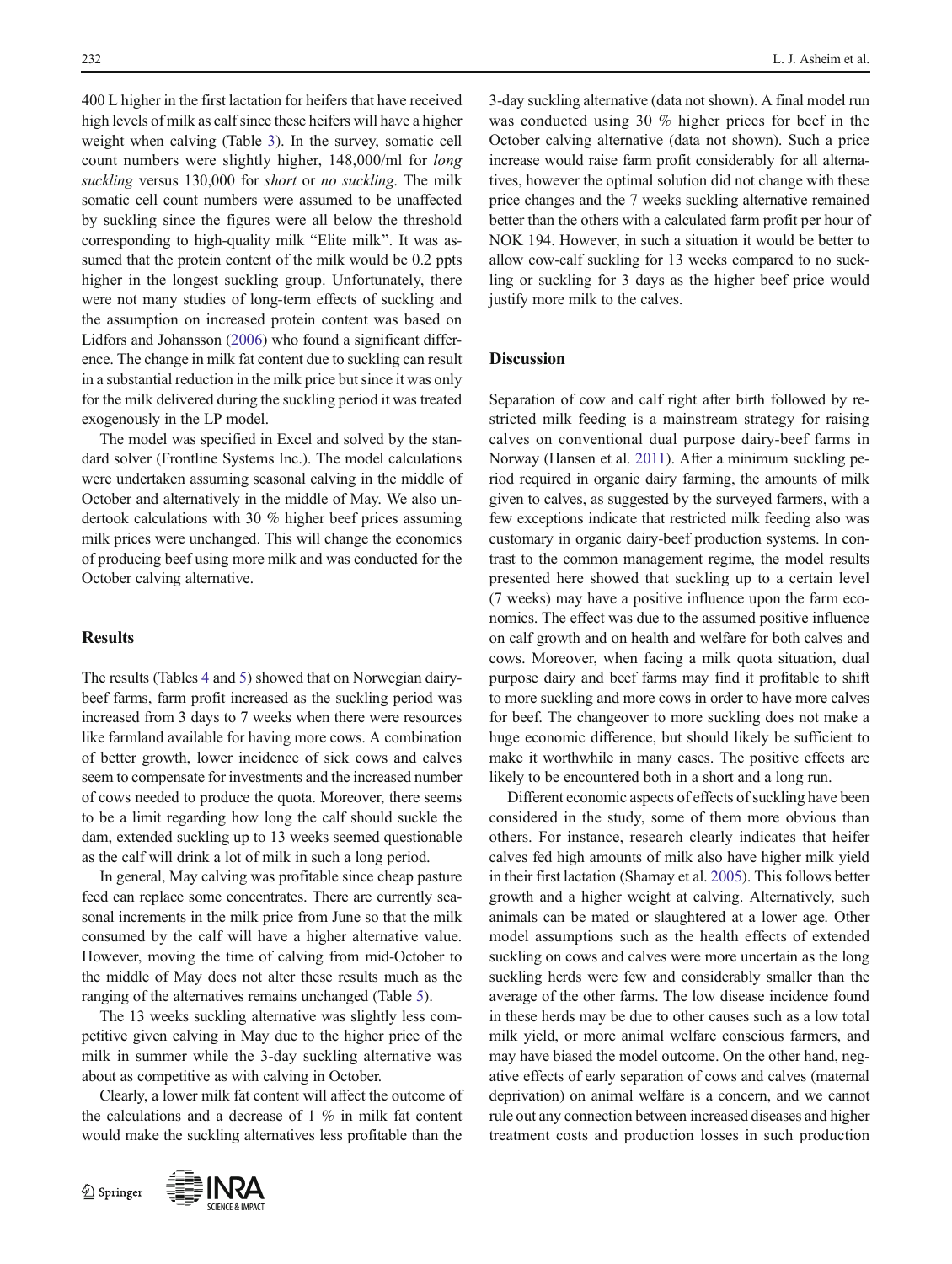|                                      | No suckling | Length of the suckling period |           |           |  |
|--------------------------------------|-------------|-------------------------------|-----------|-----------|--|
|                                      |             | 3 days                        | 7 weeks   | 13 weeks  |  |
| Land use and livestock               |             |                               |           |           |  |
| Silage, hay, pasture and renewal, ha | 23.0        | 24.2                          | 25.5      | 26.6      |  |
| Permanent pasture (enclosed), ha     | 10.2        | 10.8                          | 9.6       | 7.4       |  |
| Barley, ha                           | 2.5         | 0.6                           | $\theta$  | $\Omega$  |  |
| Total area, ha                       | 40.3        | 40.3                          | 40.3      | 40.3      |  |
| Dairy cows, heads                    | 24.6        | 25.9                          | 27.4      | 30.2      |  |
| Financial results (NOK)              |             |                               |           |           |  |
| Gross output from farming            | 1,392,740   | 1,464,897                     | 1,551,861 | 1,697,901 |  |
| Government area payments             | 104,326     | 108,229                       | 109,333   | 109,333   |  |
| Other payments                       | 230,291     | 242,317                       | 256,212   | 282,070   |  |
| Variable costs, including            |             |                               |           |           |  |
| Forages and grain                    | 282,810     | 310,004                       | 323,570   | 330,467   |  |
| Concentrates                         | 179,977     | 177,725                       | 188,352   | 227,124   |  |
| Miscellaneous, livestock             | 146,691     | 163,096                       | 206,462   | 320,707   |  |
| Gross margin                         | 783,262     | 814,071                       | 833,476   | 819,601   |  |
| Hired work costs                     | 117,790     | 123,408                       | 129,899   | 141,979   |  |
| Fixed costs                          | 292,183     | 296,416                       | 303,220   | 315,884   |  |
| Farm profit                          | 373,289     | 394,247                       | 400,357   | 361,738   |  |
| Farm profit per hour                 | 148         | 154                           | 163       | 153       |  |

<span id="page-8-0"></span>Table 4 Basic model solutions for a dairy-beef farm assuming calving in October and no suckling compared to suckling for 3 days, 7 weeks and 13 weeks

Source: LP model calculations

systems. If calf mortality rates are lowered due to suckling giving a better nutritional state of suckling calves, this will add to the advantages. We did not take into account possible differences in calf mortality between the suckling groups as that could not be detected in the material. More long-term studies are clearly needed to confirm or reject these results.

The young calf in particular is vulnerable to inadequate treatment and more so the younger it is. Suckling restricted to the colostrum period, and followed by milk feeding until 13 weeks, had only a slight positive influence on the farm economics compared to no suckling at all. Still it might be more advantageous than captured by the model since the assumed positive effect of a short suckling period and more whole milk feeding has been regarded to be sufficient relative to the work and stress (Enríquez et al. [2011;](#page-10-0) Weary et al. [2008](#page-11-0)) following breaking the bonds. With an increasing length of the

|  |  |  |  |  | <b>Table 5</b> Model solutions for a dairy-beef farm assuming calving in May and no suckling compared to suckling for 3 days, 7 weeks, and 13 weeks |  |  |
|--|--|--|--|--|-----------------------------------------------------------------------------------------------------------------------------------------------------|--|--|
|--|--|--|--|--|-----------------------------------------------------------------------------------------------------------------------------------------------------|--|--|

|                                      | No<br>suckling | Length of the suckling period |           |           |  |
|--------------------------------------|----------------|-------------------------------|-----------|-----------|--|
|                                      |                | 3 days                        | 7 weeks   | 13 weeks  |  |
| Land use and livestock               |                |                               |           |           |  |
| Silage, hay, pasture and renewal, ha | 23.1           | 24.3                          | 24.9      | 24.2      |  |
| Permanent pasture (enclosed), ha     | 10.0           | 10.5                          | 10.1      | 9.7       |  |
| Barley, ha                           | 2.6            | 0.6                           | $\Omega$  | $\Omega$  |  |
| Pasture mountain area, ha            | 40.3           | 40.3                          | 40.3      | 40.3      |  |
| Dairy cows, heads                    | 24.6           | 25.9                          | 27.4      | 30.2      |  |
| Financial results (NOK)              |                |                               |           |           |  |
| Gross output from farming            | 1,426,108      | 1,499,258                     | 1,588,253 | 1,736,930 |  |
| Government area payments             | 104,191        | 108,086                       | 109,333   | 109,333   |  |
| Other payments                       | 230,291        | 242,317                       | 256,212   | 282,070   |  |
| Variable costs, including            |                |                               |           |           |  |
| Forages and grain                    | 282,622        | 309,806                       | 319,753   | 316,063   |  |
| Concentrates                         | 171,314        | 168,443                       | 183,351   | 233,155   |  |
| Miscellaneous, livestock             | 147,974        | 166,932                       | 213,248   | 332,982   |  |
| Gross margin                         | 824,198        | 854,077                       | 871,902   | 854,729   |  |
| Hired work costs                     | 117,790        | 123,408                       | 129,899   | 141,979   |  |
| Fixed costs                          | 292,183        | 296,416                       | 303,220   | 315,884   |  |
| Farm profit                          | 414,225        | 434,252                       | 438,782   | 396,866   |  |
| Farm profit per hour                 | 165            | 170                           | 179       | 169       |  |

Source: LP model calculations

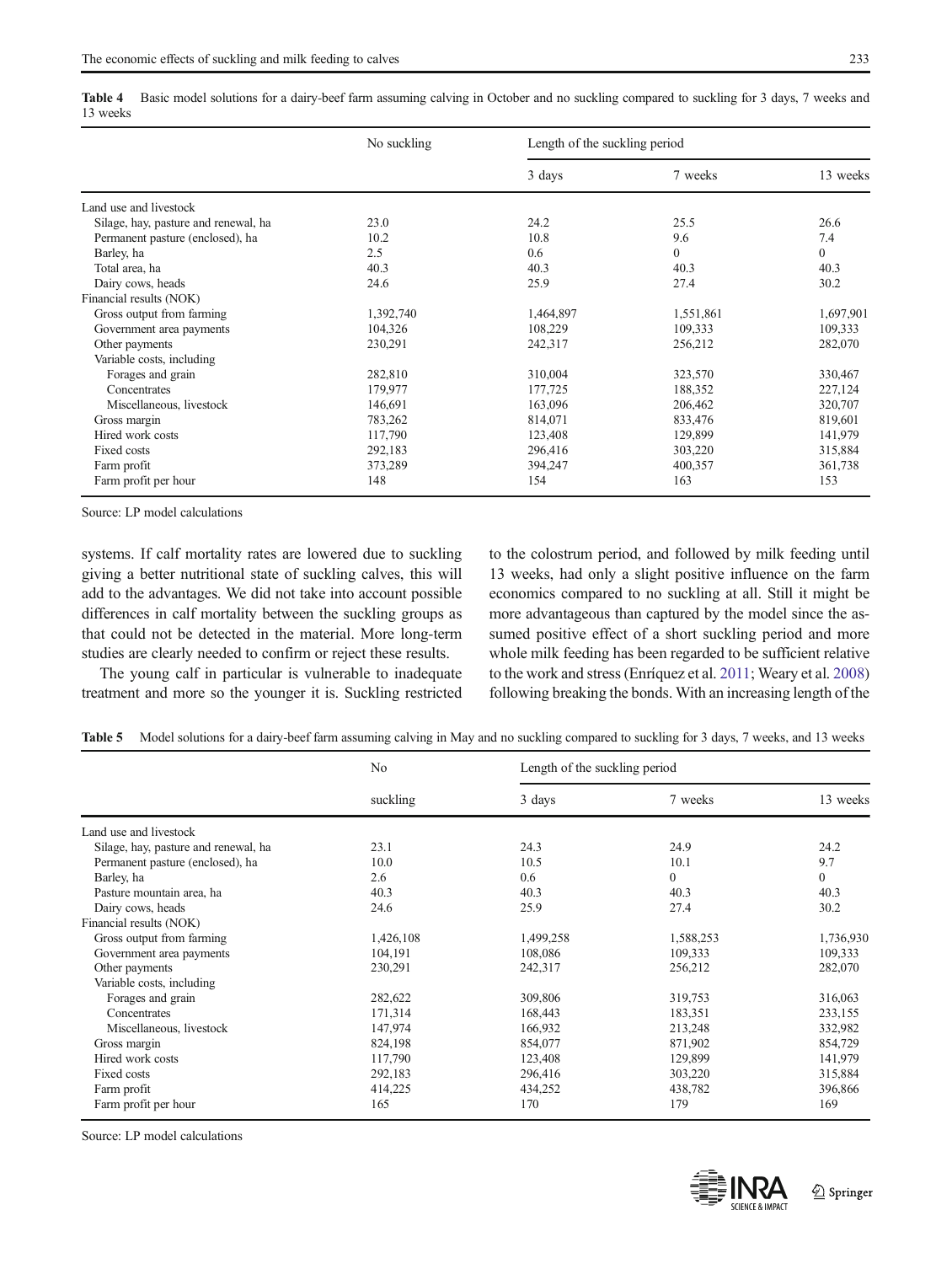suckling period, the benefits for calf welfare may outweigh some of the stress experienced during the separation. An ethical question to be raised is also whether the stress the animals experience at separation, justifies a few days of suckling. The behavioral reactions to separation will last for 3 (2–4) days (Johnsen et al. [2015b](#page-11-0)), and will be stronger but not lasting longer as the suckling period is extended (Fröberg and Lidfors [2009\)](#page-10-0). Natural weaning takes place as late as 8– 9 months in a gradual process, and is hardly an option in dual dairy-beef production systems. In cattle, the mother-young bond is formed within hours after birth, so using a calving pen or allowing birth to take place on pasture will inevitably result in bonding taking place. If cow and calf have been together for some hours in the first place, it may be favorable to keep them together for longer. In a review article, Krohn ([2001](#page-11-0)) concluded that even a few days together was beneficial for the calf, while Flower and Weary [\(2003\)](#page-10-0) argued that separation was likely to have some welfare effects regardless of when it occurs. A study comparing effects on heart rates in cows following separation on day 1, 4, and 7 Stěhulová et al. ( [2008\)](#page-11-0) reported increased heart rate in all cows immediately after separation. But it was not influenced by the calf's age or by the cows' contact with the calf.

An important economic question is also how much milk the suckling calf will drink in a day. In this study, it was assumed that the milk intake corresponds to 20 % of the calves' weight. The question is not easily investigated as suckling calves may drink more than calves reared artificially and fed milk ad libitum. The percentage may become lower as the calves grow bigger and that may favor longer suckling making the 13 weeks alternative more competitive. Long suckling has been associated with lower milk deliveries which were also found in this study. However, several studies have reported that gained milk over the entire lactation may be unaffected for high-yielding cows nursing their calves (Johnsen et al. [2015a;](#page-11-0) Metz [1987](#page-11-0); Kišac et al. [2011\)](#page-11-0).

Calf growth rates pre-weaning are closely related to milk feeding intensity. The daily calf growth rate (Table [2\)](#page-5-0) was assumed to increase from 0.6 to 0.7 kg as the amount of milk was increased slightly and replaced the milk replacer in the 3 days suckling alternative compared to no suckling. For suckling in 7 weeks the rates were increased to 0.9 kg/day, and for suckling in 13 weeks they reached 1.1 kg/day. Due to a positive effect on calf health (i.e., fewer calf diseases) and welfare (e.g. allowing maternal care, possibility to suckle when hungry) in combination with lower costs related to loss of saleable milk as compared to the 13 weeks suckling alternative, the results favor suckling for 7 weeks. Nevertheless, it is important to stimulate the intake of enough solid feed before weaning, otherwise the transition will be difficult for the calf and result in a dip in growth. However, calves younger than 3 weeks are not able to compensate for low milk allowance by eating more solid feed (Sweeney et al. [2010](#page-11-0)).

<sup>2</sup> Springer



Another uncertain assumption deals with effects of suckling on milk quality. Studies have shown no or a slight negative effect of suckling on milk somatic cell count in herds with a previous low cell count (Jago et al. [2010](#page-10-0); Edwards et al. [2013\)](#page-10-0), but it has been assumed the effect is too small to be taken into account. Based on just one study (Lidfors and Johansson [2006](#page-11-0)) we assumed the milk protein content may be higher resulting in a better milk price with very long suckling (13 weeks). However, in spite of the increased milk protein content, the results do not support suckling for 13 weeks. Nevertheless, even with a very cautious interpretation of the results, and taking uncertainty into consideration, suckling for some weeks may be an economically viable option for calf rearing. An effect of suckling that may alter this conclusion is the effect of suckling on the milk fat content. Milk price deduction can be substantial if the milk fat content is lowered by one percentage point and, although it will only affect the milk delivered during the suckling period, it could still be felt on the longer suckling alternatives. The effect could possibly be mitigated by the way suckling is carried out, and by, e.g. using foster cows that are not milked, it can be avoided.

About one in five of the surveyed farmers (19 %) combined suckling and milking in the indoor period, and 23 % in the grazing period. Another 4  $\%$  (9  $\%$  in the grazing period) assumed it might work on their farm though they did not practice it. Keeping cow and calf together during the colostrum period varied with season, as more than 90 % of the respondents practiced it during the grazing period but only 73 % during the indoor season. As for the indoor period, the main reasons against practicing suckling were more dairy cows to fill the quota (25 %), more work (19 %), and other reasons (18 %). The main other reasons were different stress and uneasiness problems, problems related to the suitability of the cow house, and practicality of the current arrangement. Only 3 % reported lack of grazing area for more cows. More work on the practical arrangements of suckling on dual purpose dairy-beef farms, such as more gradual weaning or suckling only during daytime, should be encouraged in further work.

The price of the beef relative to that of milk influences the economics of suckling and milk feeding to calves. However, if suckling for 13 weeks should be economically viable in dairybeef farming systems the beef price has to be raised substantially. A transfer to later slaughtering of male animals as bulls or steers rather than the intermediate calves is a more likely effect of raising beef prices. Such alternatives were not investigated in this study. The milk quota system as such also favors suckling as it is a limit on milk production. Surplus milk has a low alternative value on the market and may be used to increase beef production. Abolishing the milk quota system may, on the other hand, lead to lower milk prices so a final outcome on suckling by such a policy change is by no way given.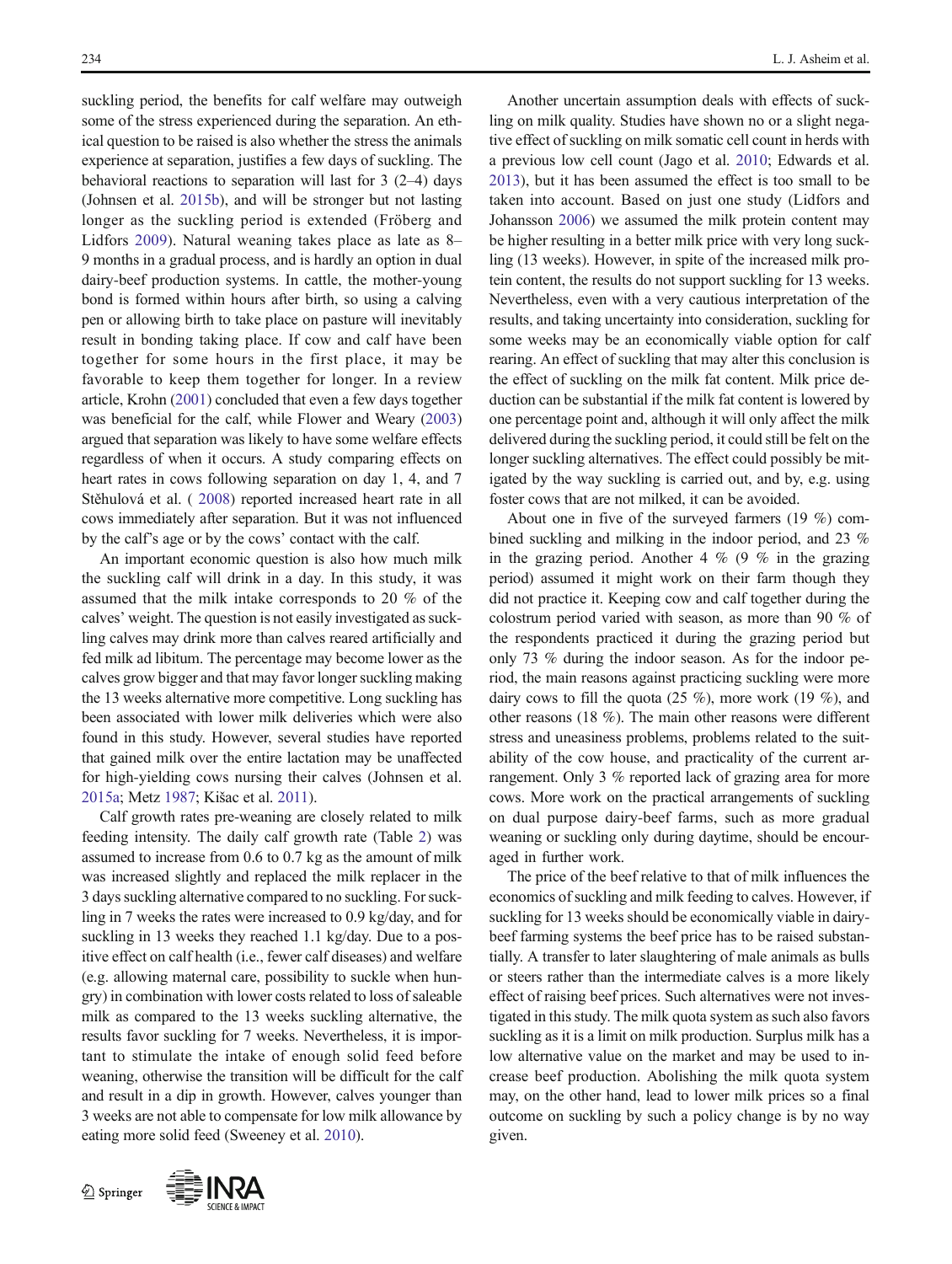<span id="page-10-0"></span>Finally, consumers may choose to vote with their wallets by refusing to buy certain products produced in ways that they do not approve, or citizens who oppose certain practices can provide their political support to new regulations (von Keyserlingk et al. [2013\)](#page-11-0). Suckling systems may become more profitable if consumers, due to animal welfare concerns, are willing to pay more for milk from such production systems or for meat from calves that have experienced long suckling. Some kind of regulation might also be implemented to enforce the practice if desired by the public.

## Conclusion

There may be both practical and economic limits for how long calves should be suckling on Norwegian dual purpose milk and beef farms, and investments may be needed to facilitate more suckling. Nevertheless, under the conditions used in the study, production systems allowing for longer suckling than currently common were profitable due to effects on the overall production economics, through weight gain of the calves as well as improved animal welfare and health of cows and calves. Even with a very cautious interpretation of results, and taking uncertainty into consideration, suckling for some weeks may be an economically viable option for calf rearing on such farms. Farmers should, however, pay attention to the fat content of the milk delivered during the suckling period, as the deduction in the milk price due to lower fat content can be substantial. More work on the practical arrangements of suckling should be encouraged in further studies.

Acknowledgments We acknowledge with appreciation the funding of the study from the Foundation for Research Levy on Agricultural Products (FFL), the Agricultural Agreement Research Fund (JA) and the Research Council of Norway (Norwegian Research Council project number 190424). We are grateful for the two anonymous reviewers who helped us improve the article considerably.

Open Access This article is distributed under the terms of the Creative Commons Attribution 4.0 International License (http:// creativecommons.org/licenses/by/4.0/), which permits unrestricted use, distribution, and reproduction in any medium, provided you give appropriate credit to the original author(s) and the source, provide a link to the Creative Commons license, and indicate if changes were made.

## References

- Asheim LJ, Lunnan T, Sickel H (2014) The profitability of seasonal mountain dairy farming in Norway. Ger J Agric Econ 63(2):81–95
- Bar-Peled U, Robinzon B, Maltz E, Tagari H, Folman Y, Bruckental I, Voet H, Gacitua H, Lehrer AR (1997) Increased weight gain and effects on production parameters of Holstein heifer calves that were allowed to suckle from birth to 6 weeks of age. J Dairy Sci 80(10): 2523–2528
- Boogaard BK, Oosting SJ, Bock BB (2008) Defining sustainability as a socio-cultural concept: citizen panels visiting dairy farms in the Netherlands. Livest Sci 117(1):24–33
- Carruthers TD, Hafs HD (1980) Suckling and four-times daily milking: influence on ovulation, estrus and serum luteinizing hormone, glucocorticoids and prolactin in postpartum Holsteins. J Anim Sci 50(5):919–925
- Combellas J, Tesorero M (2003) Cow-calf relationship during milking and its effect on milk yield and calf live weight gain. Livest Res Rural Dev 15(3) paper 24
- de Passillé AM, Marnet P-G, Lapierre H, Rushen J (2008) Effects of twice-daily nursing on milk ejection and milk yield during nursing and milking in dairy cows. J Dairy Sci 91(4):1416–1422
- Det kongelige landbruksdepartement (2002) Stortingsmelding nr. 12 (2002–2003) Om dyrehold og dyrevelferd, (Ministry of Agriculture, White paper no 12, Animal husbandry and animal welfare, in Norwegian), Oslo, URL: [https://www.stortinget.no/nn/Saker-og](https://www.stortinget.no/nn/Saker-og-publikasjonar/Stortingsforhandlingar/Lesevisning/?p=2002-2003&paid=3&wid=b&psid=DIVL640&pgid=b_0377)[publikasjonar/Stortingsforhandlingar/Lesevisning/?p=2002-](https://www.stortinget.no/nn/Saker-og-publikasjonar/Stortingsforhandlingar/Lesevisning/?p=2002-2003&paid=3&wid=b&psid=DIVL640&pgid=b_0377) [2003&paid=3&wid=b&psid=DIVL640&pgid=b\\_0377](https://www.stortinget.no/nn/Saker-og-publikasjonar/Stortingsforhandlingar/Lesevisning/?p=2002-2003&paid=3&wid=b&psid=DIVL640&pgid=b_0377), 182 p
- Edwards JP, Jago JG, Lopez-Villalobos N (2013) Milking efficiency for grazing dairy cows can be improved by increasing automatic cluster remover thresholds without applying premilking stimulation. J Dairy Sci 96(6):3766–3773
- Ellingsen K, Johnsen JF, Schjøll A, Grøndahl AM, Mejdell CM (2015) Kalvestell blant produsenter av økologisk melk i Norge og Sverige, Resultater fra en spørreundersøkelse, Kalvestell i norsk og svensk økomelkproduksjon (Nursing of calves in Norwegian and Swedish organic dairy production, Results from a survey, in Norwegian, Norwegian Veterinary Institute's Report Series) Veterinærinstituttets rapportserie 16–2015, Oslo, Veterinærinstituttet, 65 p
- Enríquez D, Hötzel MJ, Ungerfeld R (2011) Minimising the stress of weaning of beef calves: a review. Acta Vet Scand 53:28, 8 p
- Flower F, Weary DM (2003) The effects of early separation on the dairy cow and calf. Anim Welf 12(3):339–348
- FOR (2005) Forskrift om økologisk produksjon og merking av økologiske landbruks-produkter og næringsmidler, (Regulation on organic production and labelling of organic agricultural products and foodstuffs, in Norwegian), URL: [https://lovdata.no/dokument/SF/forskrift/](https://lovdata.no/dokument/SF/forskrift/2005-10-04-1103) [2005-10-04-1103](https://lovdata.no/dokument/SF/forskrift/2005-10-04-1103)
- Fröberg S, Lidfors L (2009) Behaviour of dairy calves suckling the dam in a barn with automatic milking or being fed milk substitute from an automatic feeder in a group pen. Appl Anim Behav Sci 117(3–4): 150–158
- Fröberg S, Lidfors L, Svennersten-Sjaunja K, Olsson I (2011) Performance of free suckling dairy calves in an automatic milking system and their behaviour at weaning. Acta Agric Scand Sect A Anim Sci 61(3):145–156
- Gröhn YT, Rajala-Schultz PJ, Allore HG, DeLorenzo MA, Hertl JA, Galligan DT (2003) Optimizing replacement of dairy cows: modeling the effects of diseases. Prev Vet Med 61(1):27–43
- Grøndahl AM, Skancke EM, Mejdell CM, Jansen JH (2007) Growth rate, health and welfare in a dairy herd with natural suckling until 6–8 weeks of age: a case report. Acta Vet Scand 49(16)
- Gulliksen SM, Lie KI, Løken T, Østerås O (2009) Calf mortality in Norwegian dairy herds. J Dairy Sci 92(6):2782–2795
- Hansen HS, Havrevoll Ø, Berg J, Bævre L, Nyhus LT, Gulliksen SM (2011) Melkefôring av kalv. Utredning basert på tidgjengelig litteratur og praktiske erfaringer, Utredning nr. 127, (Milk feeding of calves, Report no 127, in Norwegian) Høgskolen i Nord-Trøndelag, Steinkjer, 42 p
- Heikkilä A-M, Nousiainen JI, Jauhiainen L (2008) Optimal replacement policy and economic value of dairy cows with diverse health status and production capacity. J Dairy Sci 91(6):2342–2352
- Jago JG, Burke JL, Williamson JH (2010) Effect of automatic cluster remover settings on production, udder health, and milking duration. J Dairy Sci 93(6):2541–2549